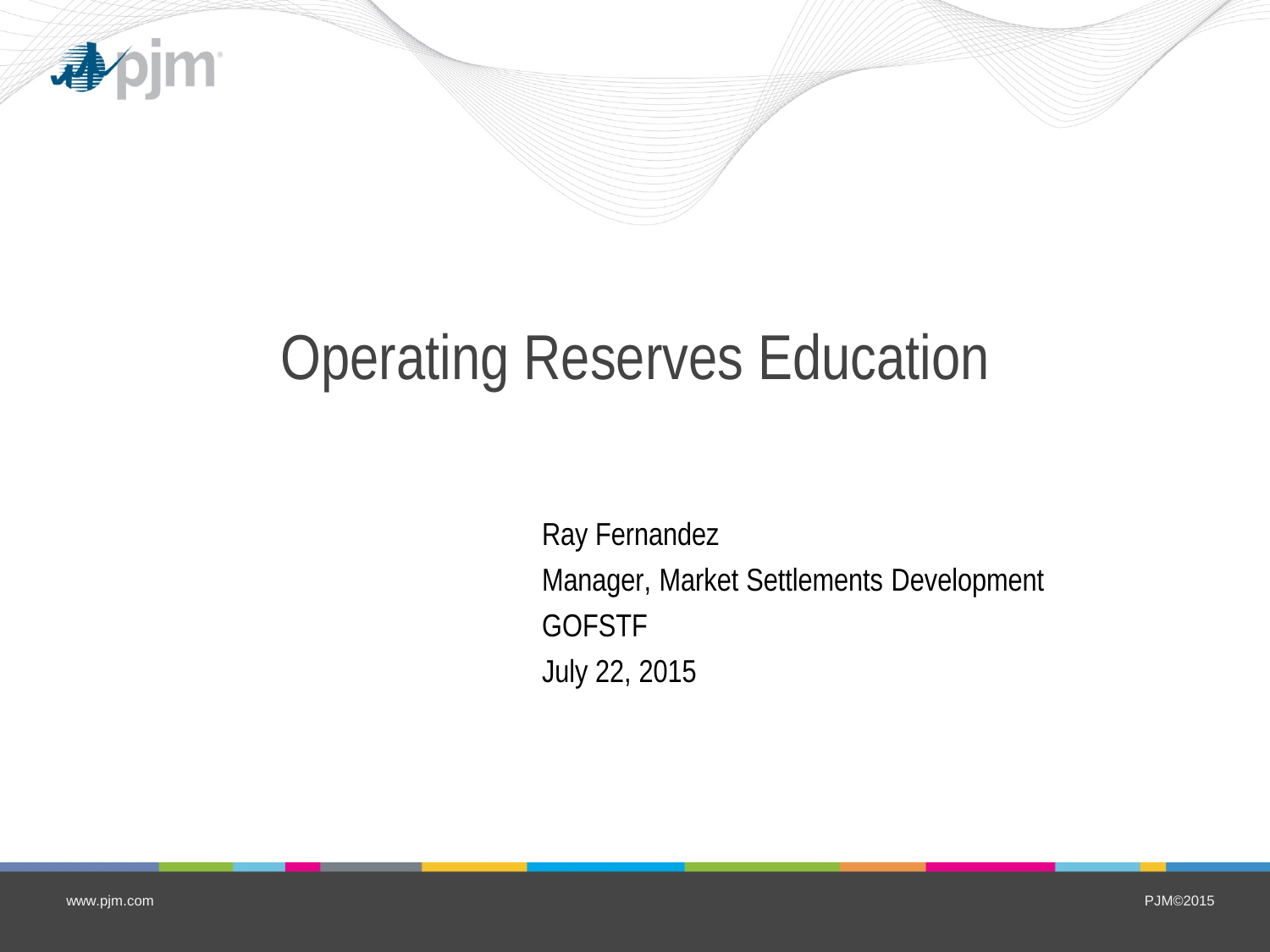



- Accounting Definition of Operating Reserves
	- Make-whole payments to pool-scheduled generation and transactions
	- Defined in Operating Agreement (Schedule 1-3.2.3 & 3.3.3)
- Preserves incentive for demand and supply to bid and offer into the day-ahead market based on their actual costs
- Results in prices and compensation that preserves the incentive for generation and Demand Resources to follow real-time dispatch signals/instructions
	- Generation guaranteed to cover costs as represented in its offer
- Performed on a daily basis

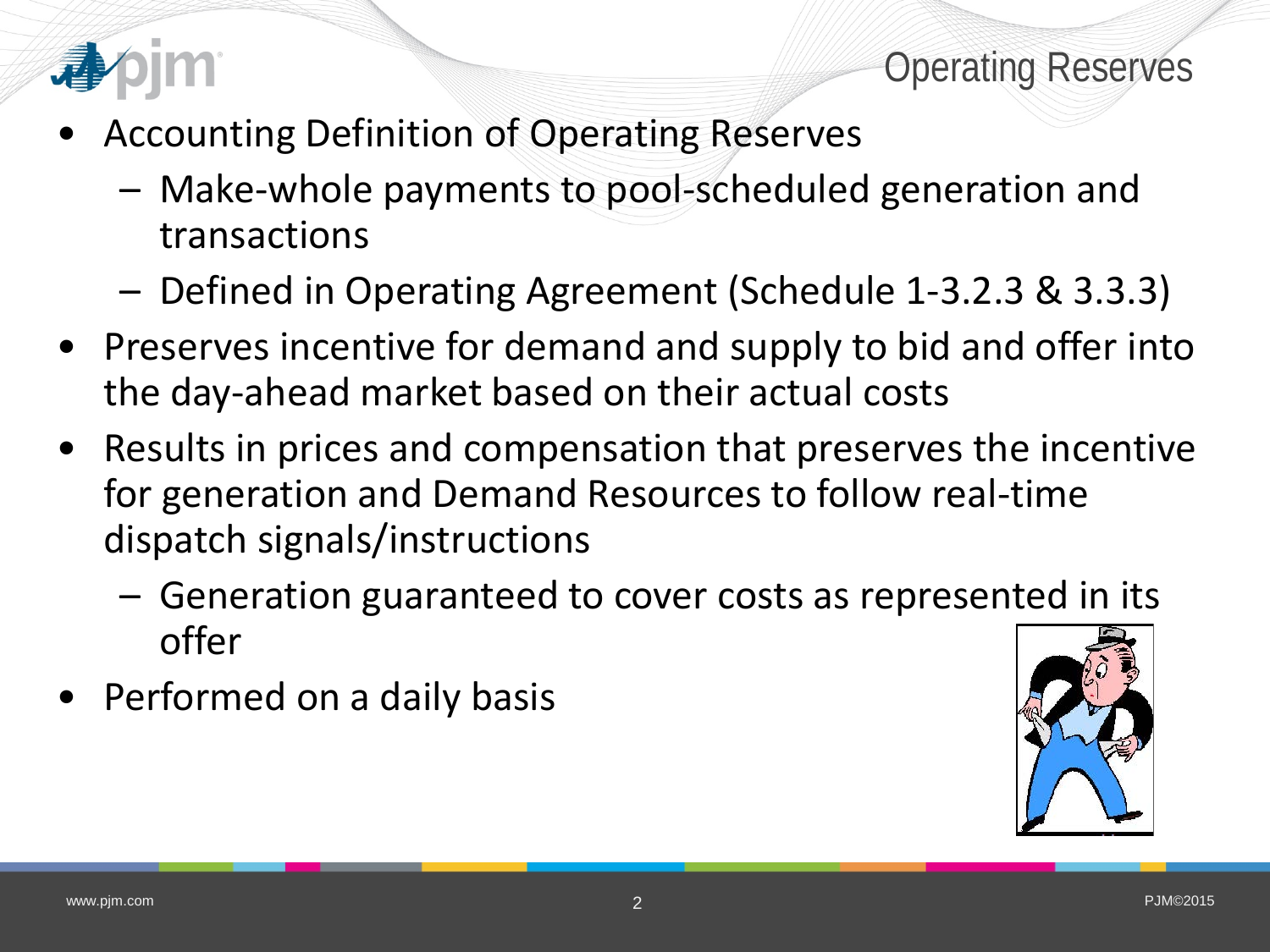

### Credit for Operating Reserve

Credits for Operating Reserve are calculated for each of the following situations:

- pool-scheduled generating resources (day-ahead and balancing markets)
- pool-scheduled transactions (day-ahead and balancing markets)
- canceled pool-scheduled resources (balancing market)
- resources providing quick start reserve (balancing market)
- resources reduced or suspended due to a transmission constraint or for other reliability purposes (balancing market)
- resources performing annual scheduled black start tests (balancing market)
- resources scheduled to provide Black Start service (day-ahead and balancing market)
- synchronous condensing for purposes other than providing synchronized reserve
- resources providing reactive services
- dispatchable economic load reduction resources that follow dispatch (day-ahead and balancing markets)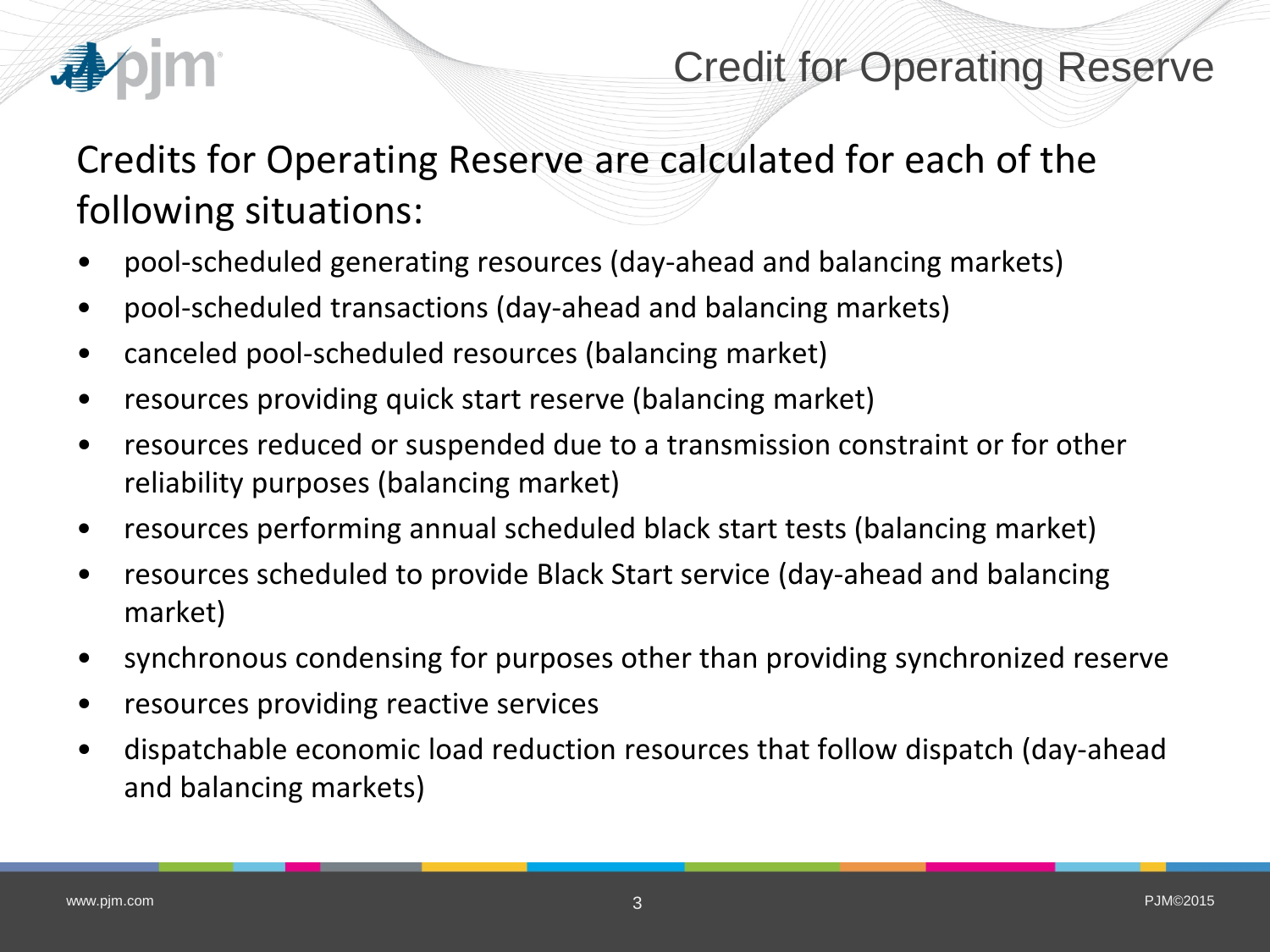

### Day-ahead Operating Reserves Credits

- For each eligible resource, daily credit is day-ahead offer amount in excess of day-ahead market revenue
	- calculation uses day-ahead scheduled MWh, offer data, and day-ahead LMPs
		- Total offered price for start-up and no-load costs and energy determined on the resources scheduled output shall be compared to the value of the resource's energy determined by the Day-ahead Energy Market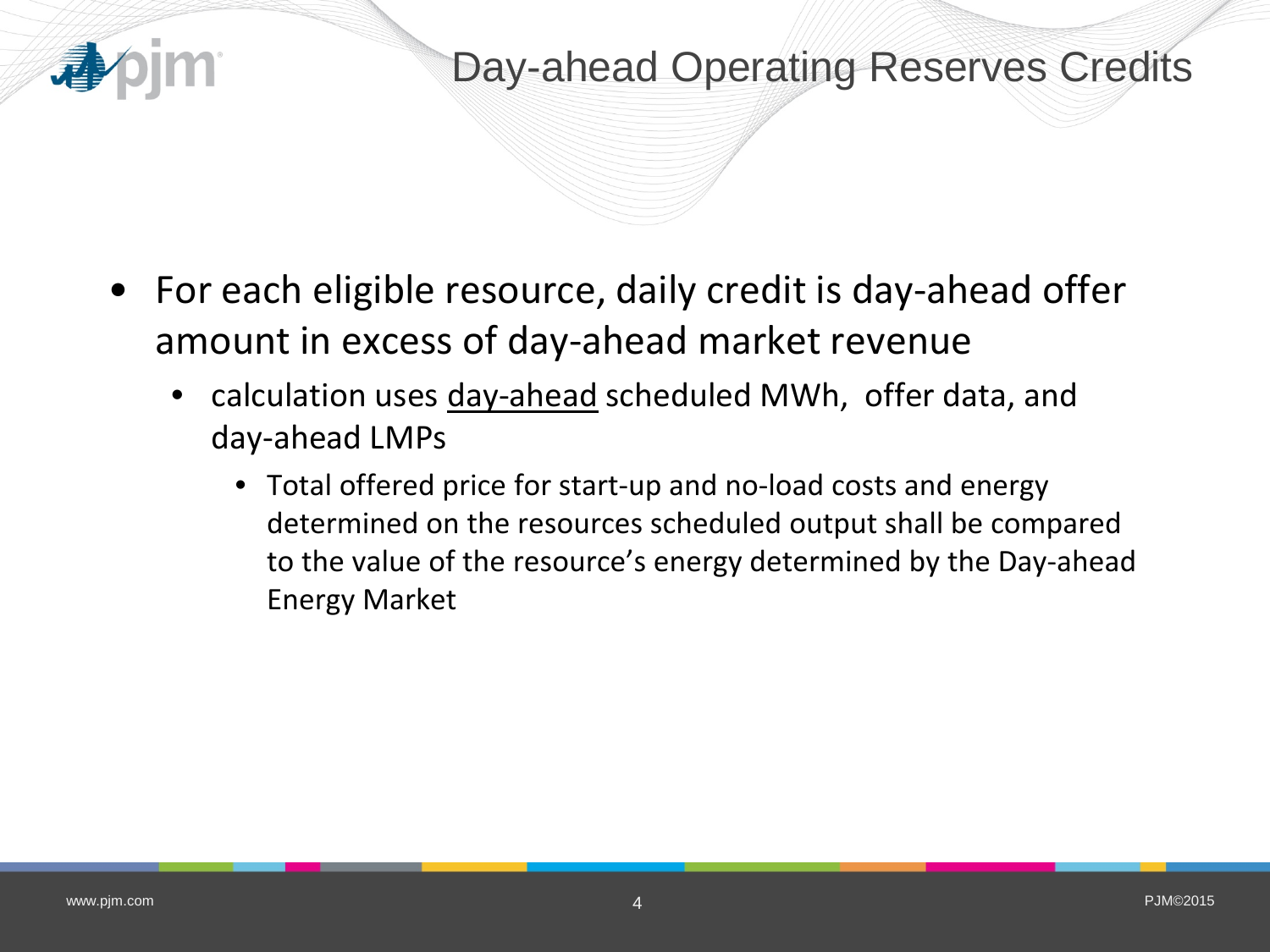

Balancing Operating Reserve Credits

- Credits are for any portion of their offer amount in excess of:
	- Any day-ahead operating reserve credits
	- Any day-ahead scheduling reserve market revenues in excess of offer
	- Any synchronized reserve market revenues in excess of offer plus opportunity, energy use and startup costs
	- Any non-synchronized reserve market revenues
	- Any reactive services revenue
- **Bal Op Res Credit** = RT Offer Balancing Value<sup>1</sup> DA Value DA Operating Reserve Credit – Any Sync/Non Sync/Reactive/DASR revenue
- <sup>1</sup>Balancing Value = (RT MW<sup>2</sup> DA MW) \* RT LMP
- <sup>2</sup>Greater of:
	- RT MW
	- Lesser of: Desired MW and DA MW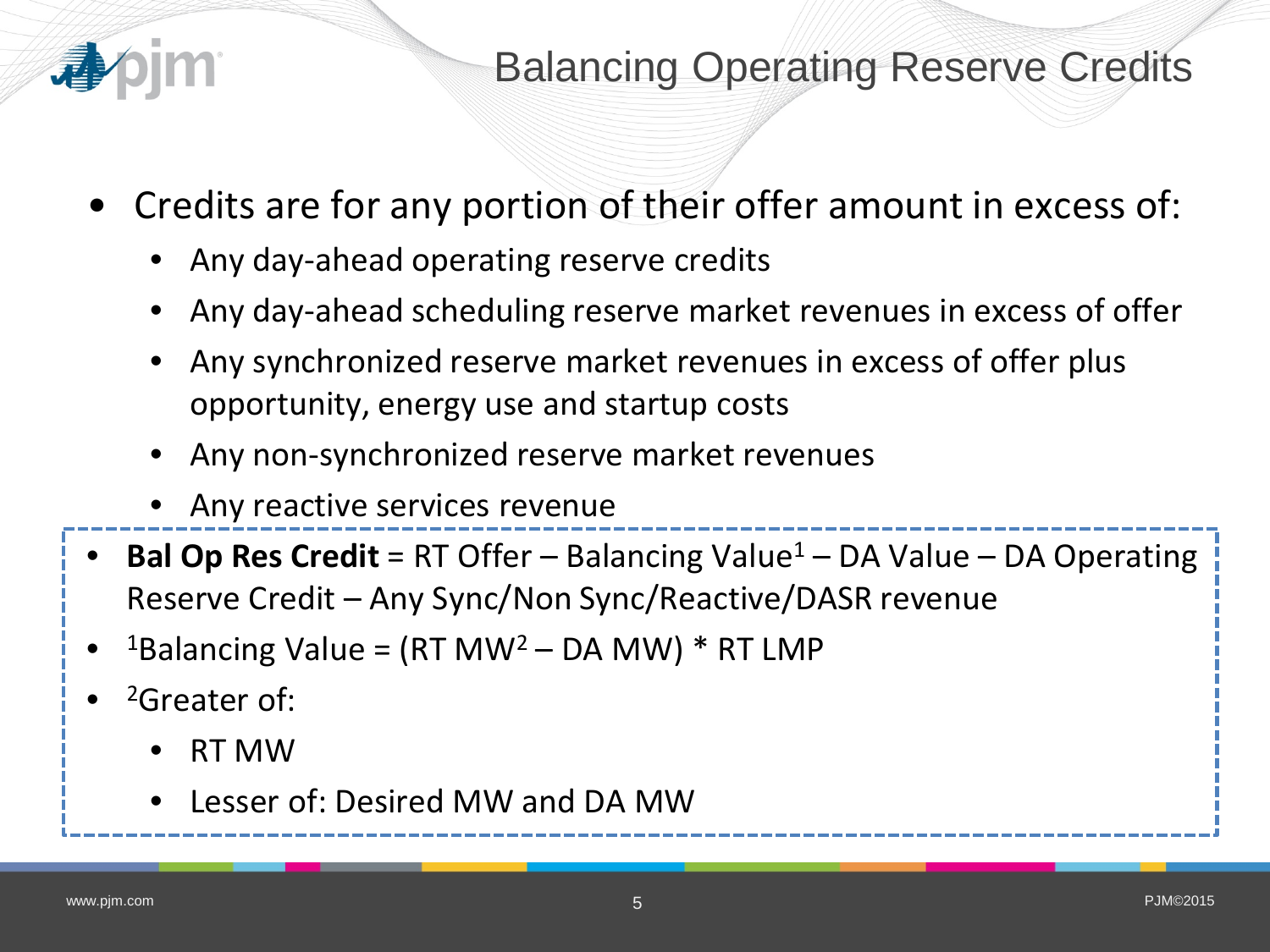

### Segmented Make-Whole Payments

- Segmented Make-Whole Payments as a function of the greater of the DA Schedule or Min Run Time
- A resource will be made whole for two periods for each synchronized start. The two periods are as follows:
	- 1. greater of the DA Schedule or Min Run time
	- 2. hours in excess of #1 (above)
- Segment does not "carry over" to the next day
- Start-up costs (and applicable no-load costs) will be in the segment "greater of the DA Schedule or Min Run Time"
- Segmented Make-Whole Payments are an overall benefit to resources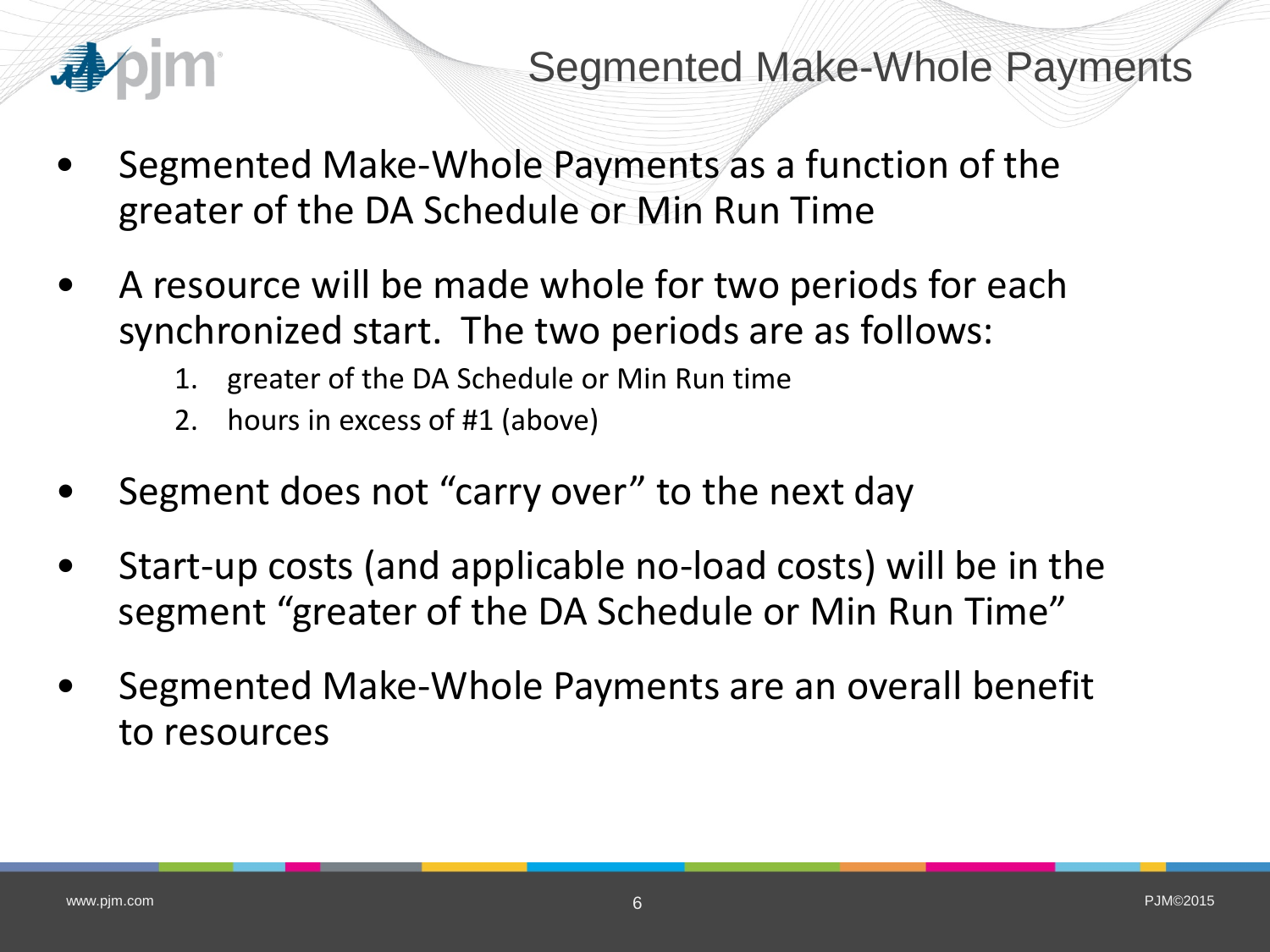

## **Segmented Make-Whole Payments** Example 1 – Unit Extended Beyond DA Schedule

Example 1: Unit was extended in real time for two hours beyond its day ahead schedule. (LMP is less than offer during extended period)



### Explanation:

*Segment 1: Day Ahead Schedule*

- DA Value =  $(4 \text{ hours} * $100 * 150 \text{ MW}) =$ \$60,000
- DA Offer =  $(4 \text{ hours} * $75 * 150 \text{MW}) =$ \$45,000
- Day Ahead OR Credit: \$0
- Balancing OR Credit: \$0

#### *Segment 2: Extended Period*

- Balancing Value = (2 hours \* \$50 \*  $150MW$ ) = \$15,000
- RT Offer = (2 hours \* \$75 \* 150MW) = \$22,500
- Balancing OR Credit: \$22,500 \$15,000  $= $7,500$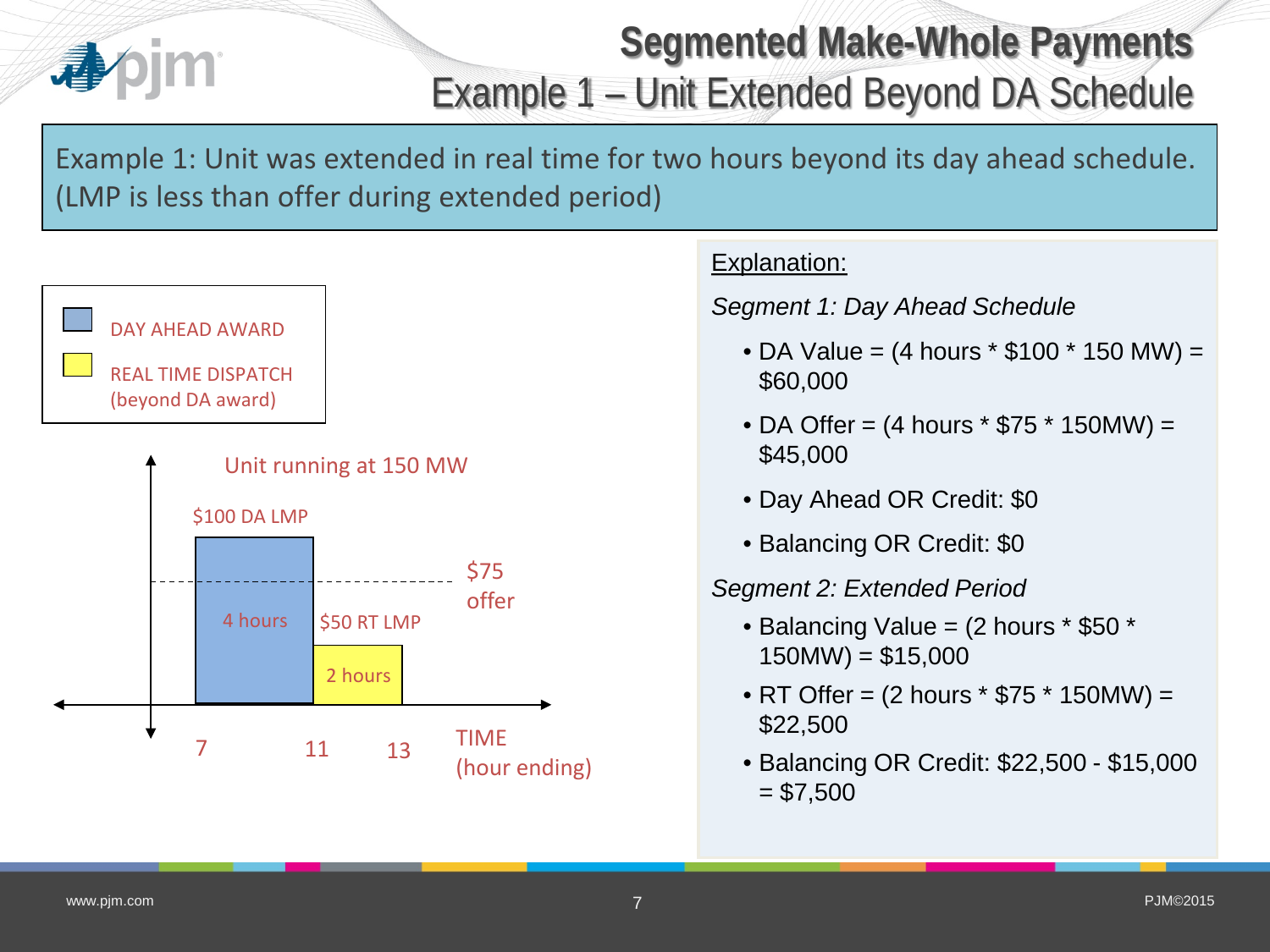# **Segmented Make-Whole Payments** Example 2 – Unit Extended Before/ After DA Schedule

Example 2: Unit was extended in real time through the midnight period, The unit was uneconomic for most of the extended period.







#### Explanation:

*Segment 1: Day Ahead Schedule*

- DA Value = (16 hours \* \$100 \* 150 MW)  $= $240,000$
- DA Offer =  $(16 \text{ hours} * $75 * 150 \text{MW}) =$ \$180,000
- DA OR Credit: \$0
- Balancing OR Credit: \$0

#### *Segment 2: Extended Period*

- Balancing Value = (4 hours \* \$25 \* 150MW) + (3hours \* \$50 \* 150MW) + (1 hour  $*$  \$110  $*$  150 MW) = \$54,000
- RT Offer = (8 hours \* \$75 \* 150MW) = \$90,000
- Balancing OR Credit: \$36,000